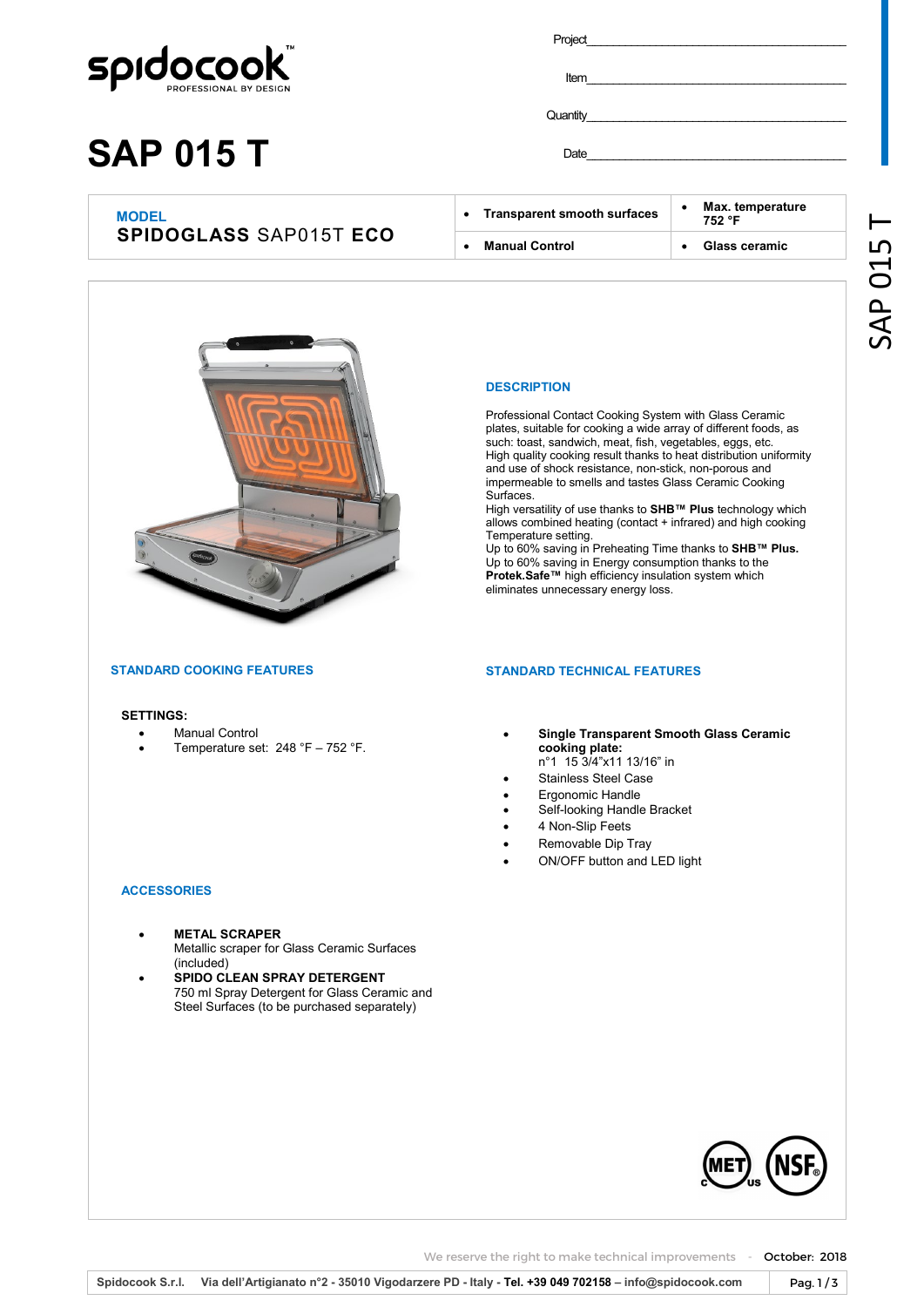

## **SAP 015 T**

Views Connection positions Dimensions and Weights Installation requirements Power supply

 $\vdash$ 





| <b>CONNECTION POSITIONS</b> |                             |  |
|-----------------------------|-----------------------------|--|
| 2                           | Terminal board power supply |  |
| 3                           | Unipotential terminal       |  |
| 6                           | Technical data plate        |  |
|                             | Safety thermostat           |  |

#### **INSTALLATION REQUIREMENTS**

Installations must conform to all local electrical systems, specifically minimum wire gauge required for field connection, hydraulic and ventilation codes.

| <b>DIMENSIONS AND WEIGHT</b> |         |  |
|------------------------------|---------|--|
| Width                        | 19"     |  |
| Depth                        | 181/4"  |  |
| Height                       | 7.1/4"  |  |
| Net Weight                   | 32.8 lb |  |

| <b>POWER SUPPLY</b> |                   |  |
|---------------------|-------------------|--|
|                     | <b>STANDARD</b>   |  |
| Voltage             | 120 V             |  |
| Phase               | 1PH+N+PE          |  |
| Frequency           | 60 Hz             |  |
| Power               | $1.8$ kW          |  |
| Maximum Amp Draw    | 15 A              |  |
| Power cable         | SJTO              |  |
| requirement         | 3 x AWG14         |  |
| Plug                | <b>NEMA 5-20P</b> |  |

We reserve the right to make technical improvements - October: 2018